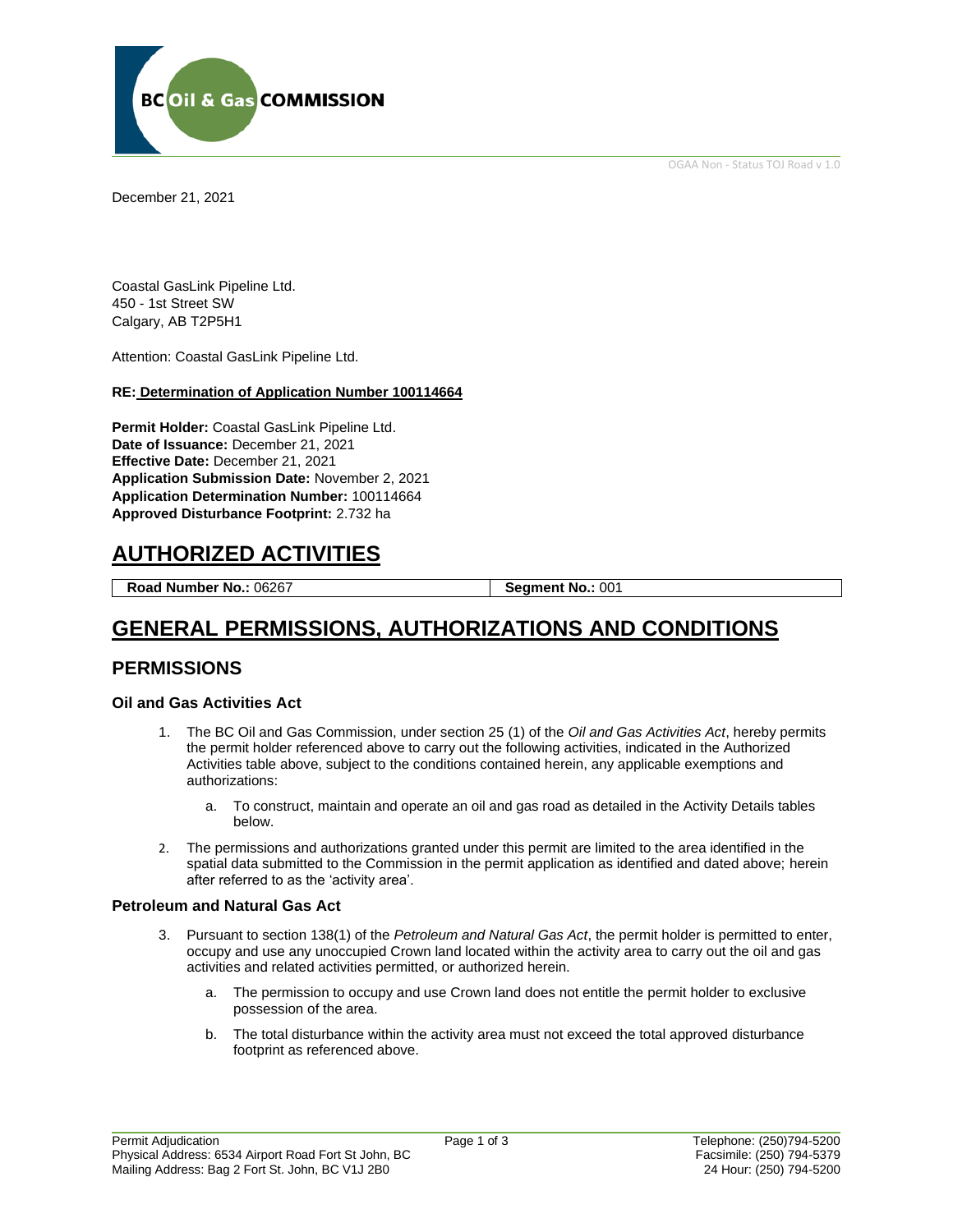# **CONDITIONS**

#### **Notification**

- Within 60 days of the completion of construction activities under this permit, the permit holder must submit to the Commission a post-construction plan as a shapefile and PDF plan accurately identifying the location of the total area actually disturbed under this permit. The shapefile and plan must be submitted via eSubmission.
- 5. The Permit Holder must notify the First Nation(s) copied on this permit/authorization at least 5 (five) working days prior to project commencement.

#### **General**

- 6. The rights granted by this permit in relation to unoccupied Crown land are subject to all subsisting grants to or rights of any person made or acquired under the *Coal Act, Forest Act, Land Act, Mineral Tenure Act, Petroleum and Natural Gas Act, Range Act, Water Sustainability Act or Wildlife Act*, or any extension or renewal of the same.
- 7. The permit holder must not assign, sublicense or permit any person other than its employees, contractors or representatives, to use or occupy any Crown land within the activity area without the Commission's written consent.
- 8. The permit holder must ensure that any Crown land within the activity area is maintained in a condition so as to minimize hazards, including but not limited to hazards associated with storage of materials and equipment.
- 9. The permit holder must ensure that any Crown land within the activity area is maintained free of garbage, debris and derelict equipment.

#### **Environmental**

10. Construction activities must not result in rutting, compaction or erosion of soils that cannot be reasonably rehabilitated to similar levels of soil productivity that existed on the activity area prior to the construction activities taking place.

#### **Clearing/Forest Act**

11. The permit holder is permitted to fell any trees located on Crown land within 1.5 tree lengths of the activity area that are considered to be a safety hazard according to Workers Compensation Act regulations and must be felled in order to eliminate the hazard. Trees or portions of these trees that can be accessed from the activity area without causing damage to standing timber may be harvested.

# **ACTIVITY SPECIFIC DETAILS, PERMISSIONS AND CONDITIONS**

## **ROAD**

### **Land Area Number:** 100018072 **Road Number:** 06267 **Road Type:** Long-Term - All-Weather

## **ACTIVITY DETAILS**

| <b>Seg No.: 001</b> | <b>Zone: 09 From: N 6000174.155 E 666959.387 To: N 5999665.356 E 666934.922</b> |  |
|---------------------|---------------------------------------------------------------------------------|--|
|                     |                                                                                 |  |

*All permissions for this activity are subject to the following conditions:* 

#### **Road Conditions**

12. The permit holder will immediately effect and keep in force insurance of an amount not less than \$1,000,000 protecting the Province, the Commission and the permit holder (without any rights of crossclaim or subrogation) against claims for personal injury, death, property damage, or third party liability claims arising from any accident or occurrence on the activity area.